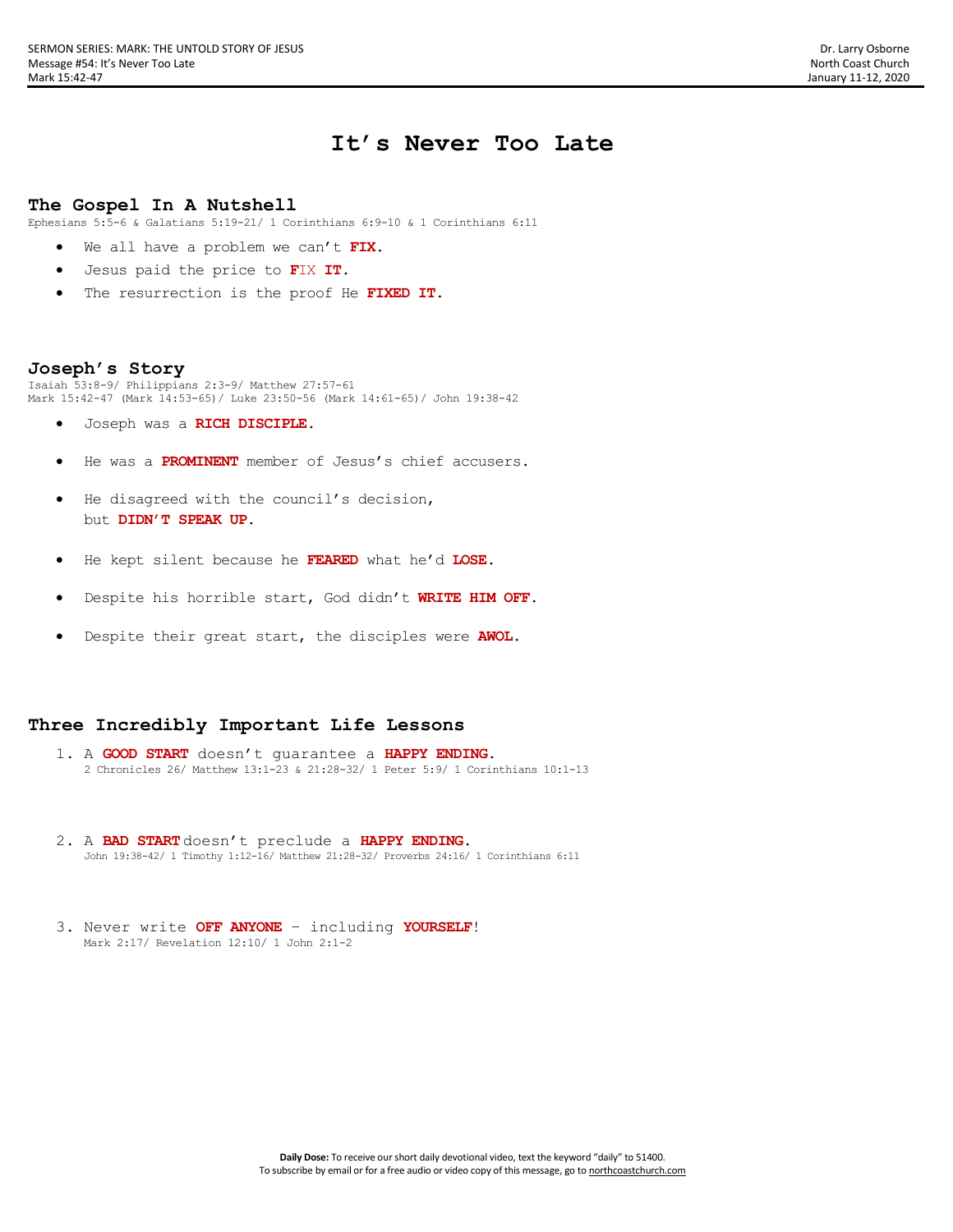# **Life Group Study Questions**

For the week of January 12, 2020

# **Welcome to the Winter Quarter of Life Groups!**

*This week we kick off our Winter Life Group Quarter. Your first meeting will include a potluck dinner and time to get acquainted, as well as time to discuss your Life Group Covenant. The study questions have been shortened this week to allow ample time to accomplish all of this.*

*To prepare for your first meeting, take some time to focus on the questions below and be prepared to share your answers with the group. Have a great meeting as you come together to connect, encourage one another to grow and see how God might work!*

# **GETTING TO KNOW YOU**

- Would you rather…
	- … sew all your clothes or grow your own food?
	- … win the lottery or live twice as long?
	- … eat pizza or ice cream as your only food for eternity?
	- … be reborn a 100 years in the past or in the future?
	- … work in a group or work alone?
- In 2020 which one of the following do you hope to experience the most and why?
	- Adventure
	- Relaxation
	- Challenge
	- Fun
	- Something else (\_\_\_\_\_\_\_\_\_\_\_\_\_\_\_)
- Looking back at your notes from this week's teaching, was there anything you heard for the first time or that caught your attention, challenged or confused you?

# **DIGGING DEEPER**

The great news we heard this weekend is it's "never too late" to follow Jesus. Many people would have thought Saul, later to be named Paul, would never turn his life toward Jesus. As you read his incredible story of change in Acts 9:1-31, what catches your attention the most and why?

**Acts 9:1-31** *- Meanwhile, Saul was still breathing out murderous threats against the Lord's disciples. He went to the high priest 2 and asked him for letters to the synagogues in Damascus, so that if he found any there who belonged to the Way, whether men or women, he might take them as prisoners to Jerusalem. 3 As he neared Damascus on his journey, suddenly a light from heaven flashed around him. <sup>4</sup>He fell to the ground and heard a voice say to him, "Saul, Saul, why do you persecute me?" 5 "Who are you, Lord?" Saul asked."I am Jesus, whom you are persecuting," he replied. 6 "Now get up and go into the city,*  and you will be told what you must do." <sup>7</sup> The men traveling with Saul stood there speechless; they heard the sound but did not *see anyone. 8 Saul got up from the ground, but when he opened his eyes he could see nothing. So they led him by the hand into Damascus. 9 For three days he was blind, and did not eat or drink anything. <sup>10</sup> In Damascus there was a disciple named Ananias. The Lord called to him in a vision, "Ananias!" "Yes, Lord," he answered. <sup>11</sup> The Lord told him, "Go to the house of Judas on Straight Street and ask for a man from Tarsus named Saul, for he is praying. <sup>12</sup> In a vision he has seen a man named Ananias*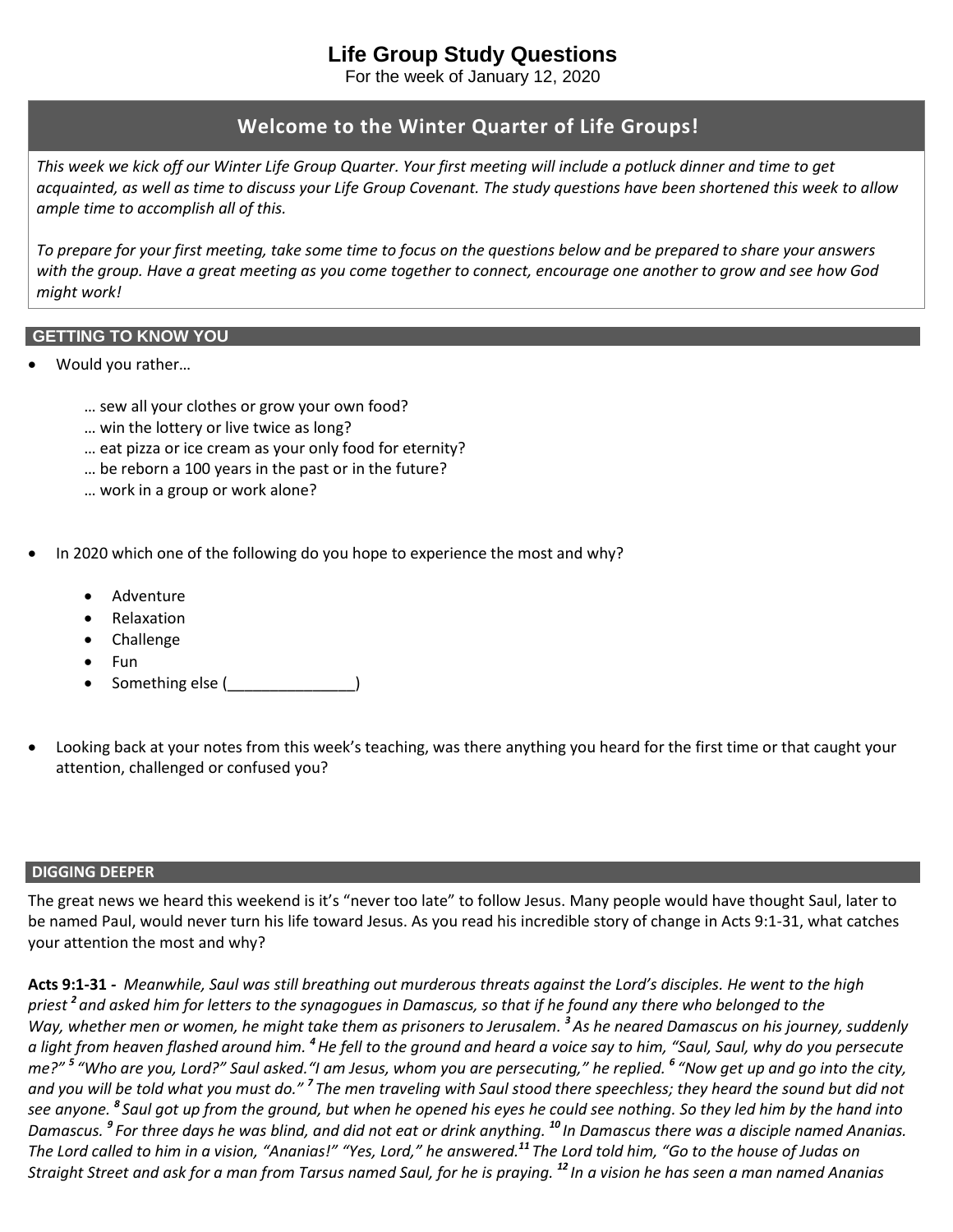*come and place his hands on him to restore his sight." <sup>13</sup> "Lord," Ananias answered, "I have heard many reports about this man and all the harm he has done to your holy people in Jerusalem. <sup>14</sup>And he has come here with authority from the chief priests to arrest all who call on your name." <sup>15</sup> But the Lord said to Ananias, "Go! This man is my chosen instrument to proclaim my name to the Gentiles and their kings and to the people of Israel. <sup>16</sup> I will show him how much he must suffer for my name." <sup>17</sup> Then Ananias went to the house and entered it. Placing his hands on Saul, he said, "Brother Saul, the Lord—Jesus, who appeared to you on the road as you were coming here—has sent me so that you may see again and be filled with the Holy Spirit." <sup>18</sup> Immediately, something like scales fell from Saul's eyes, and he could see again. He got up and was baptized, <sup>19</sup> and after taking some food, he regained his strength. Saul spent several days with the disciples in Damascus. <sup>20</sup>At once he began to preach in the synagogues that Jesus is the Son of God. <sup>21</sup>All those who heard him were astonished and asked, "Isn't he the man who raised havoc in Jerusalem among those who call on this name? And hasn't he come here to take them as prisoners to the chief priests?" <sup>22</sup> Yet Saul grew more and more powerful and baffled the Jews living in Damascus by proving that Jesus is the Messiah. <sup>23</sup>After many days had gone by, there was a conspiracy among the Jews to kill him, <sup>24</sup> but Saul learned of their plan. Day and night they kept close watch on the city gates in order to kill him. <sup>25</sup> But his followers took him by night and lowered him in a basket through an opening in the wall. <sup>26</sup>When he came to Jerusalem, he tried to join the disciples, but they were all afraid of him, not believing that he really was a disciple. <sup>27</sup> But Barnabas took him and brought him to the apostles. He told them how Saul on his journey had seen the Lord and that the Lord had spoken to him, and how in Damascus he had preached fearlessly in the name of Jesus. <sup>28</sup> So Saul stayed with them and moved about freely in Jerusalem, speaking boldly in the name of the Lord. <sup>29</sup>He talked and debated with the Hellenistic Jews, but they tried to kill him. <sup>30</sup>When the believers learned of this, they took him down to Caesarea and sent him off to Tarsus. <sup>31</sup> Then the church throughout Judea, Galilee and Samaria enjoyed a time of peace and was strengthened. Living in the fear of the Lord and encouraged by the Holy Spirit, it increased in numbers.*

Which people and situations in Saul's conversion story do you relate to the most?

Trusting that Saul had really changed was no small challenge in this story. We can all end up leaning toward one extreme or the other in regard to trusting too quickly or being too critical. Which one is your tendency?

How do the following verses help us know how to engage others in a hope-filled way and balance these two extremes?

**Philippians 1:6 -** *being confident of this, that he who began a good work in you will carry it on to completion until the day of Christ Jesus.*

**Matthew 18:21-22** *- Then Peter came to Jesus and asked, "Lord, how many times shall I forgive my brother or sister who sins against me? Up to seven times?" <sup>22</sup> Jesus answered, "I tell you, not seven times, but seventy-seven times.*

**Proverbs 14:7-9 -** *Stay away from a fool, for you will not find knowledge on their lips. 8 The wisdom of the prudent is to give thought to their ways, but the folly of fools is deception. 9 Fools mock at making amends for sin, but goodwill is found among the upright.*